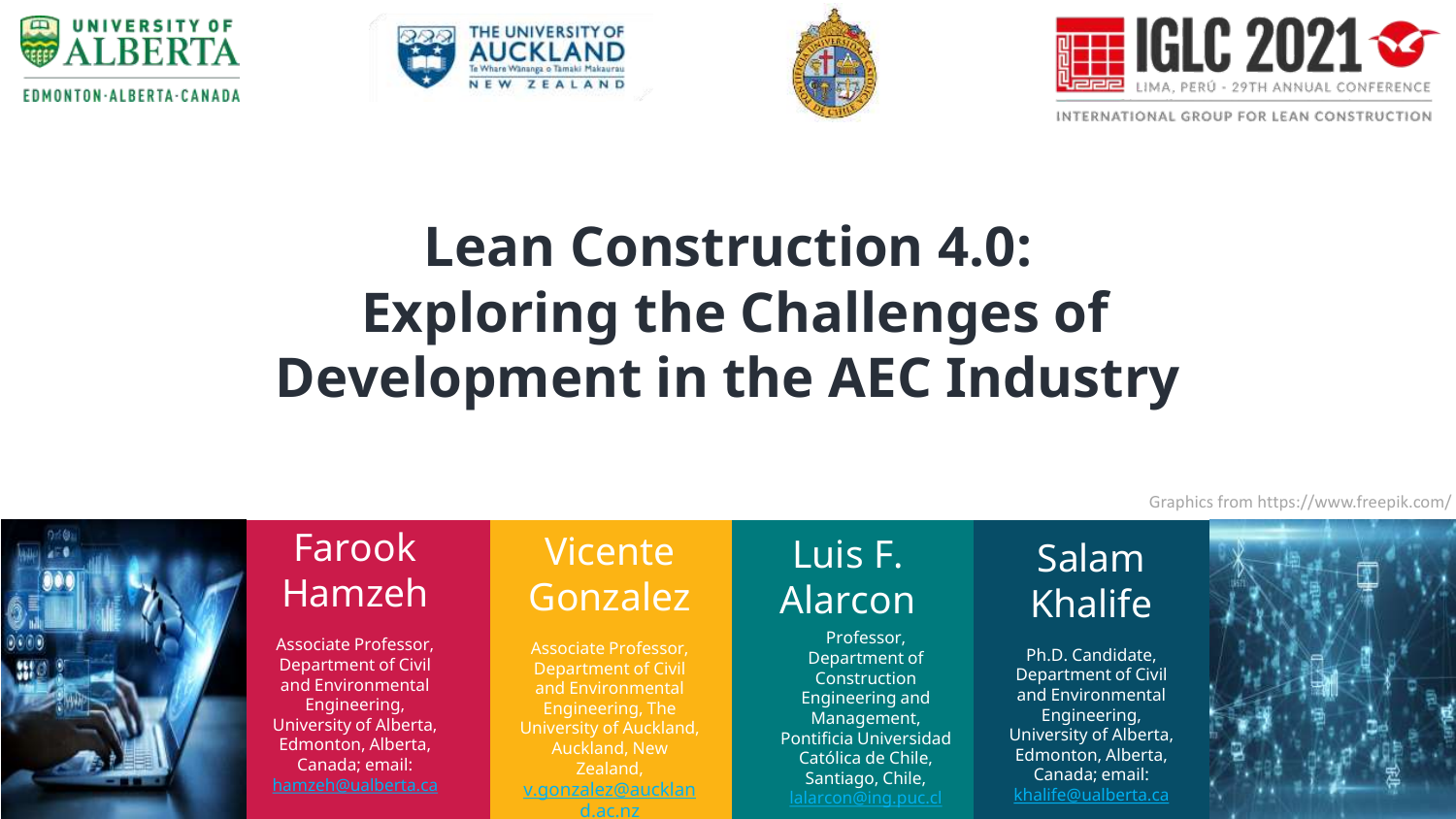## **What is Lean Construction 4.0?**



NAVISWORKS

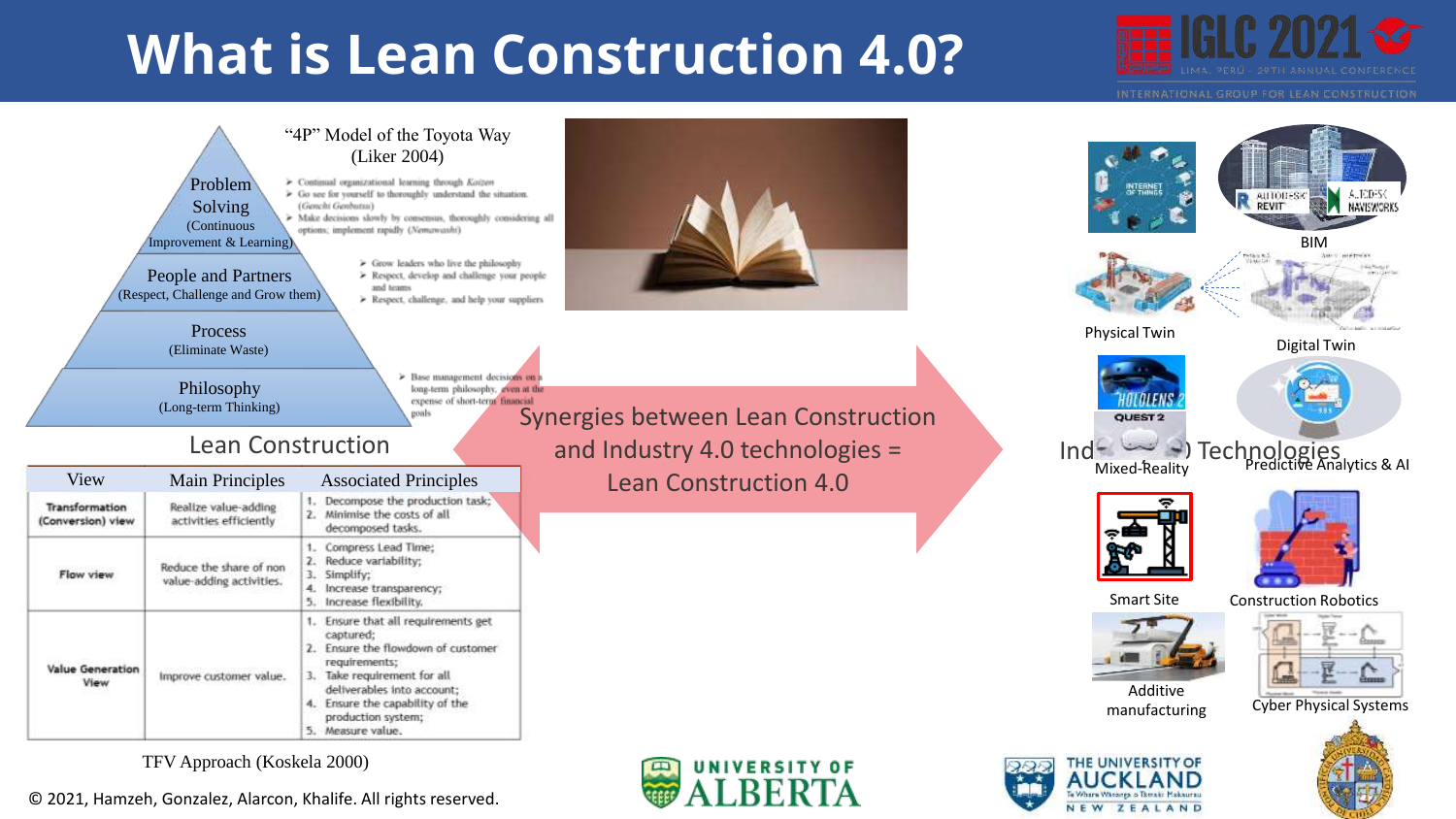# **Why Lean Construction 4.0?**





Machine learning and predictive models (Mansouri et al. 2020)

Mixed-reality and robotics (Ahmed 2018)

Technologies partially adopted in the Architecture-Engineering-Construction (AEC) industry.

Computer simulation and modelling (Abdelmegid et al. 2020)

Cyber-physical Systems (CPS) (Lu et al. 2020)

Digital twin construction (Sacks et al. 2020)





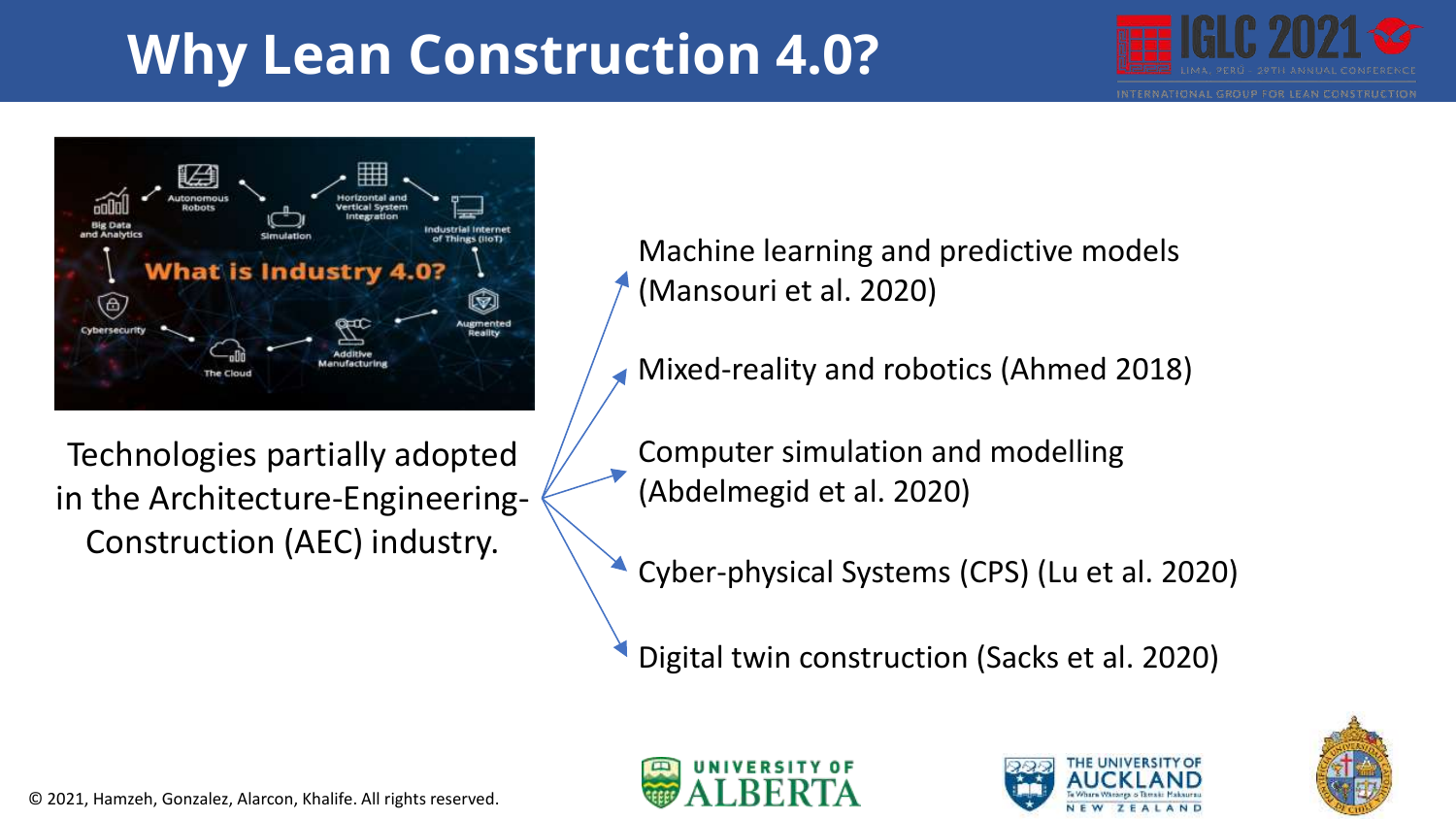## **Why Lean Construction 4.0?**





**However, the AEC industry's unwillingness for a widespread adoption of Smart and Digital Technologies has pushed away the opportunity to achieve the "Industry 3.0 transformation", which is an essential pre-condition to adopt an "Industry 4.0" state as in manufacturing (Farmer 2016).** 







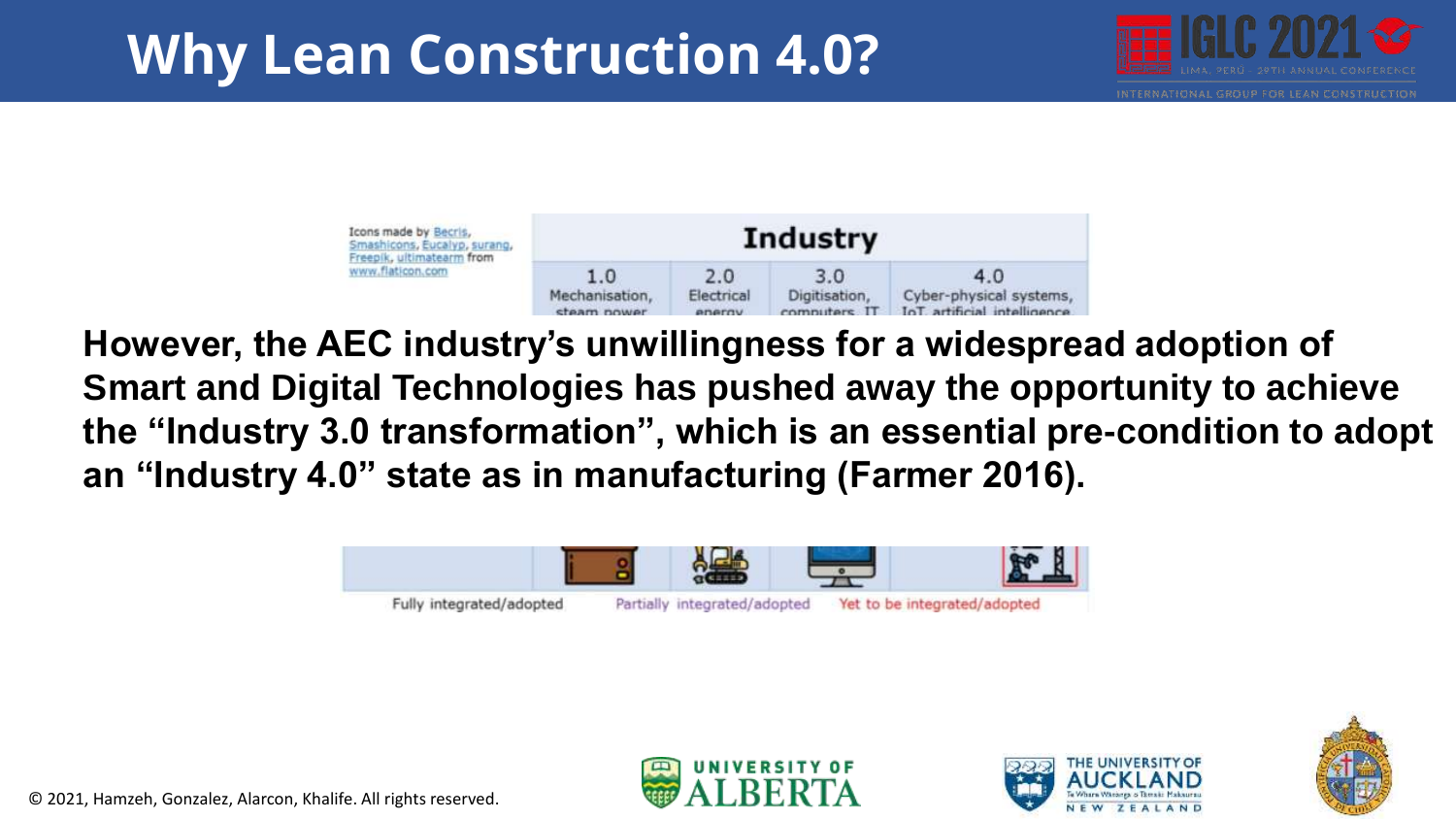### **Lean Construction 4.0 - FOUNDATIONS**





### **NIVERSITY OF**

#### **Technology**

**Industry 4.0 Technologies VDC/ BIM Virtual Reality Machine Learning Automation Etc.**





© 2021, Hamzeh, Gonzalez, Alarcon, Khalife. All rights reserved.

People/ Culture

**Proactive Leadership**

**Cross Functional Teams**

**Competent**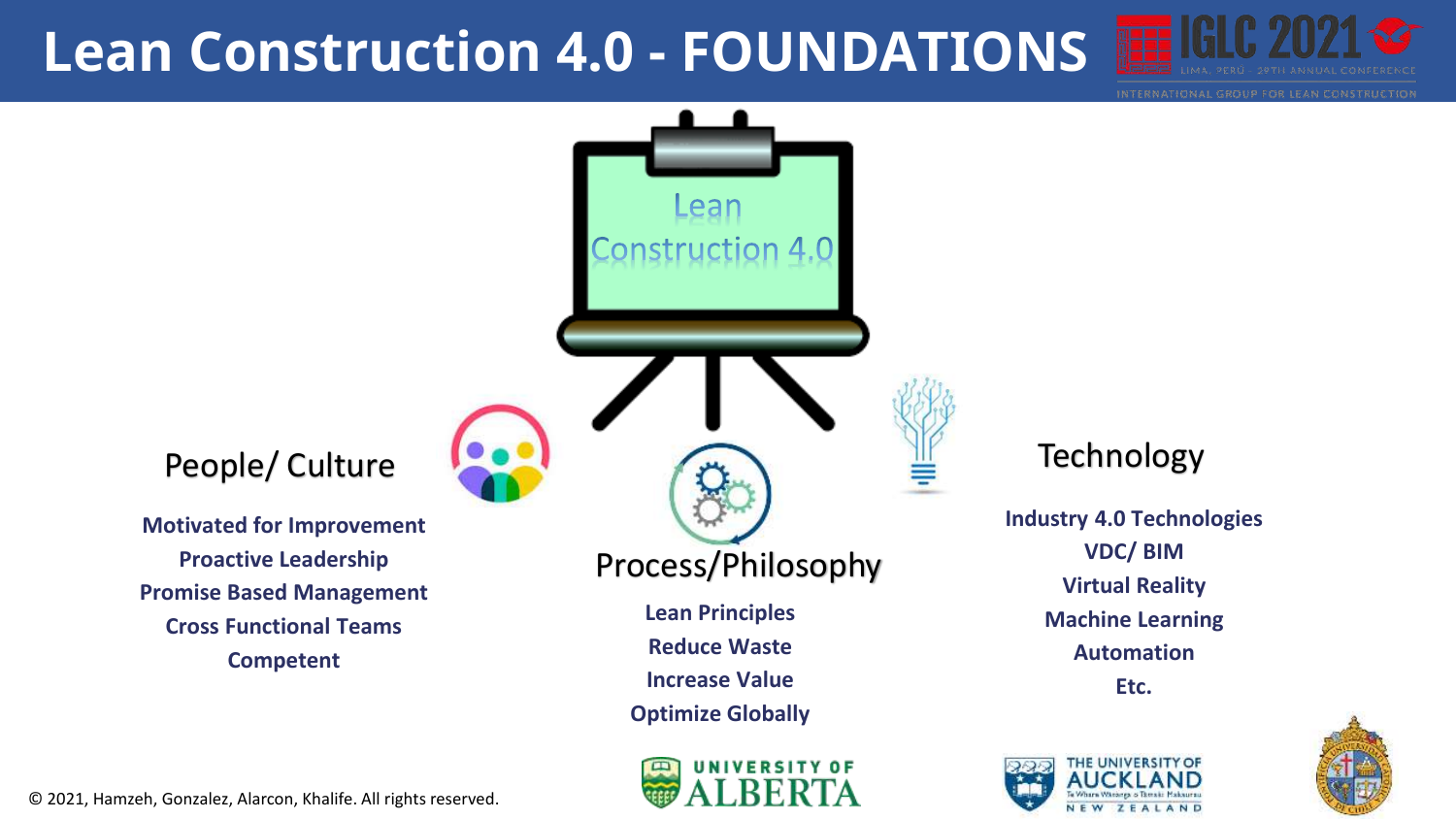## **Value of Lean Construction 4.0 for Both Academia and Industry**



"The essence of management is not techniques and procedures. The essence of management is to make knowledge productive, which is a good starting point for the definition of Lean Management".

Peter Drucker







© 2021, Hamzeh, Gonzalez, Alarcon, Khalife. All rights reserved.

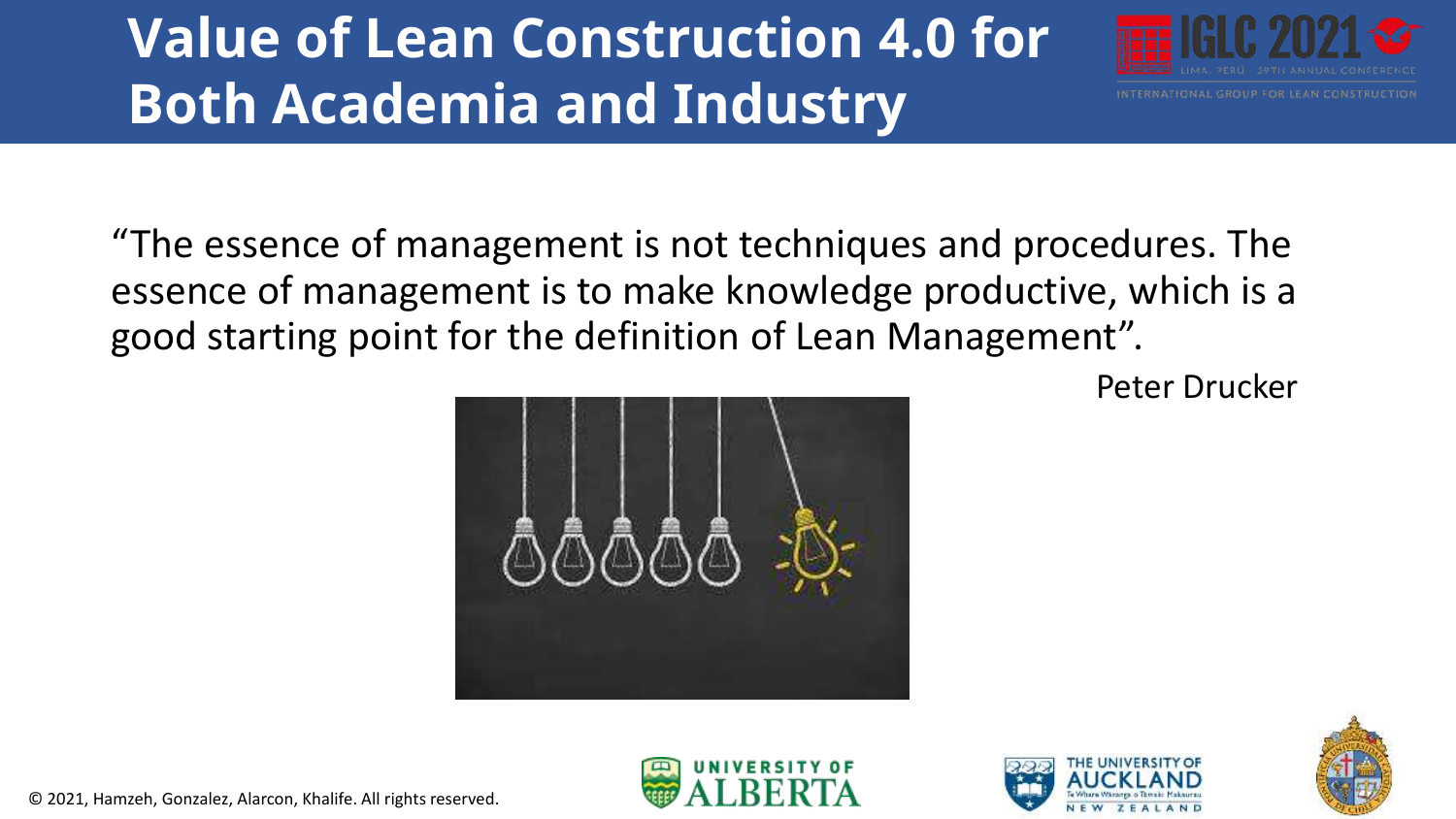# **Motivation for Construction 4.0**



#### **Problem when the triad is ignored:**

- Overemphasis on technology
- Inadequate implementation strategies



- Limited and incomplete impacts of Industry 4.0 on project/company results
- Long , slow implementation processes with uncertain results





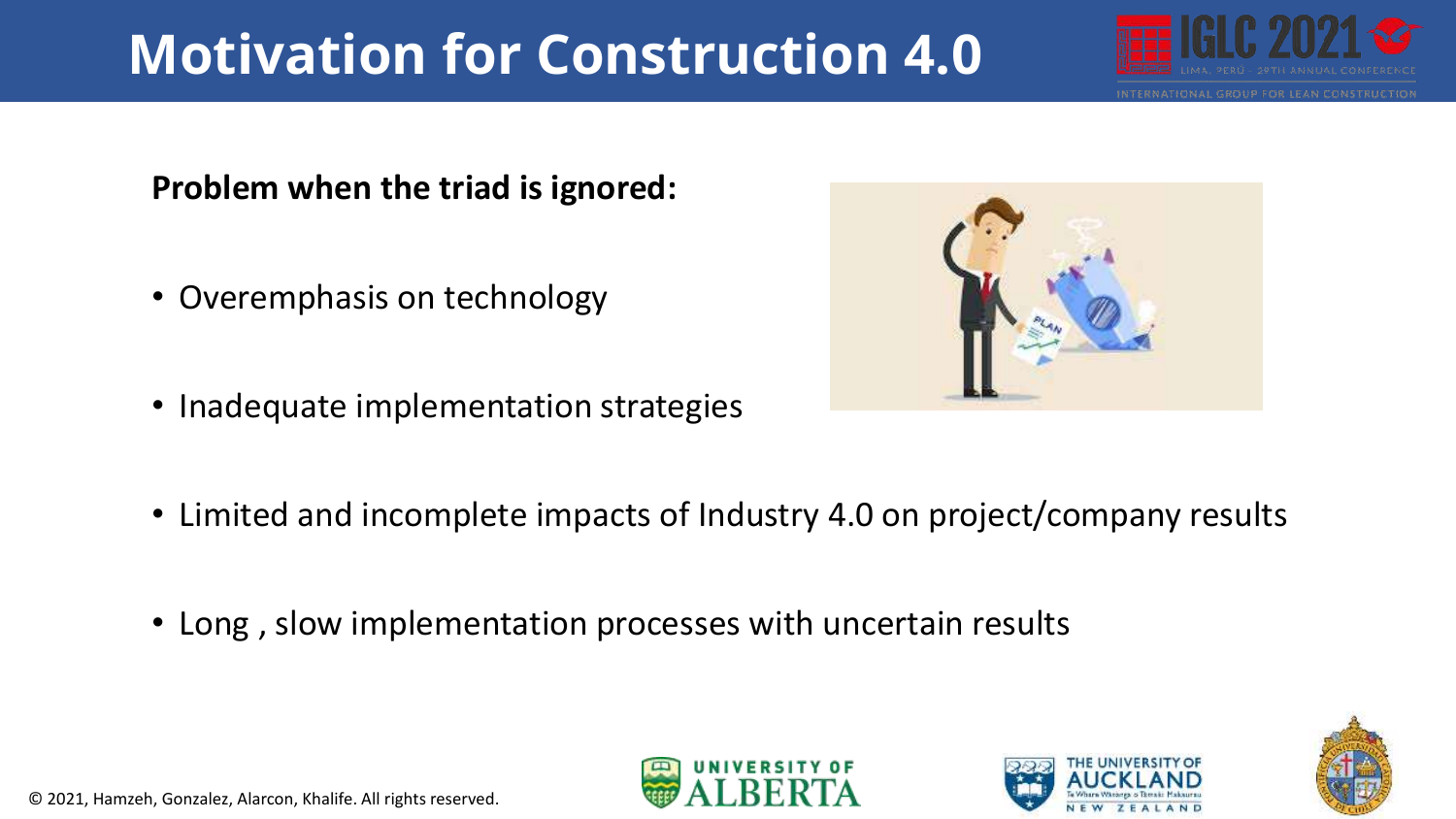## **How Academia can Contribute to LC 4.0?**

- Explore the integration between Lean practices and I4.0 technologies (Sanders et al. 2016; Tortorella et al. 2020).
- Develop methodologies to identify how the success of LC 4.0 implementation (process) can impact the performance of projects and companies.
- Develop benchmarking and decision tools to support the choice of the best LC 4.0 implementation strategy.









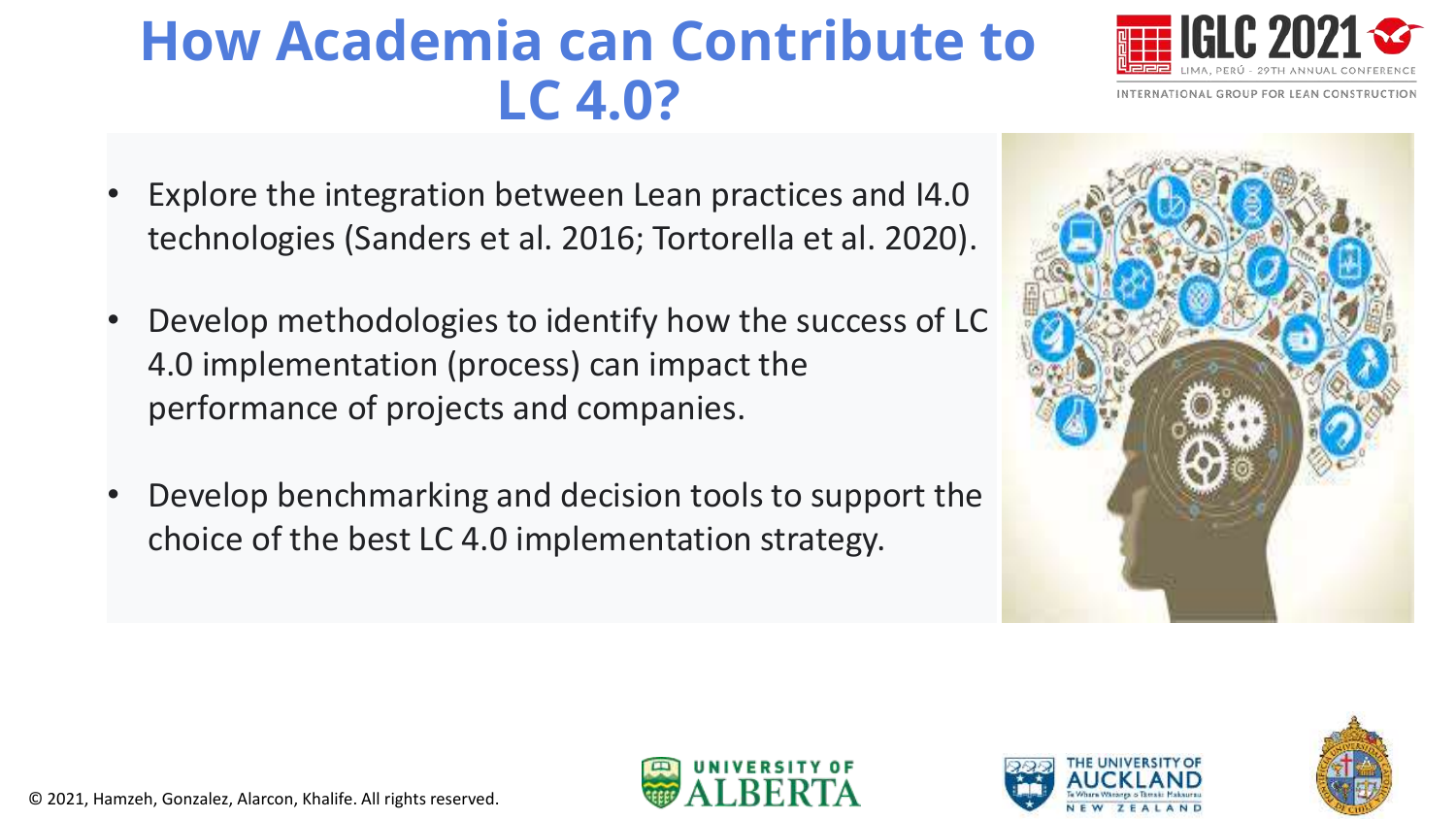

INTERNATIONAL GROUP FOR LEAN CONSTRUCTION

### **Lean Construction 4.0 to address Challenges and Opportunities stemming from Industry 4.0 technologies**







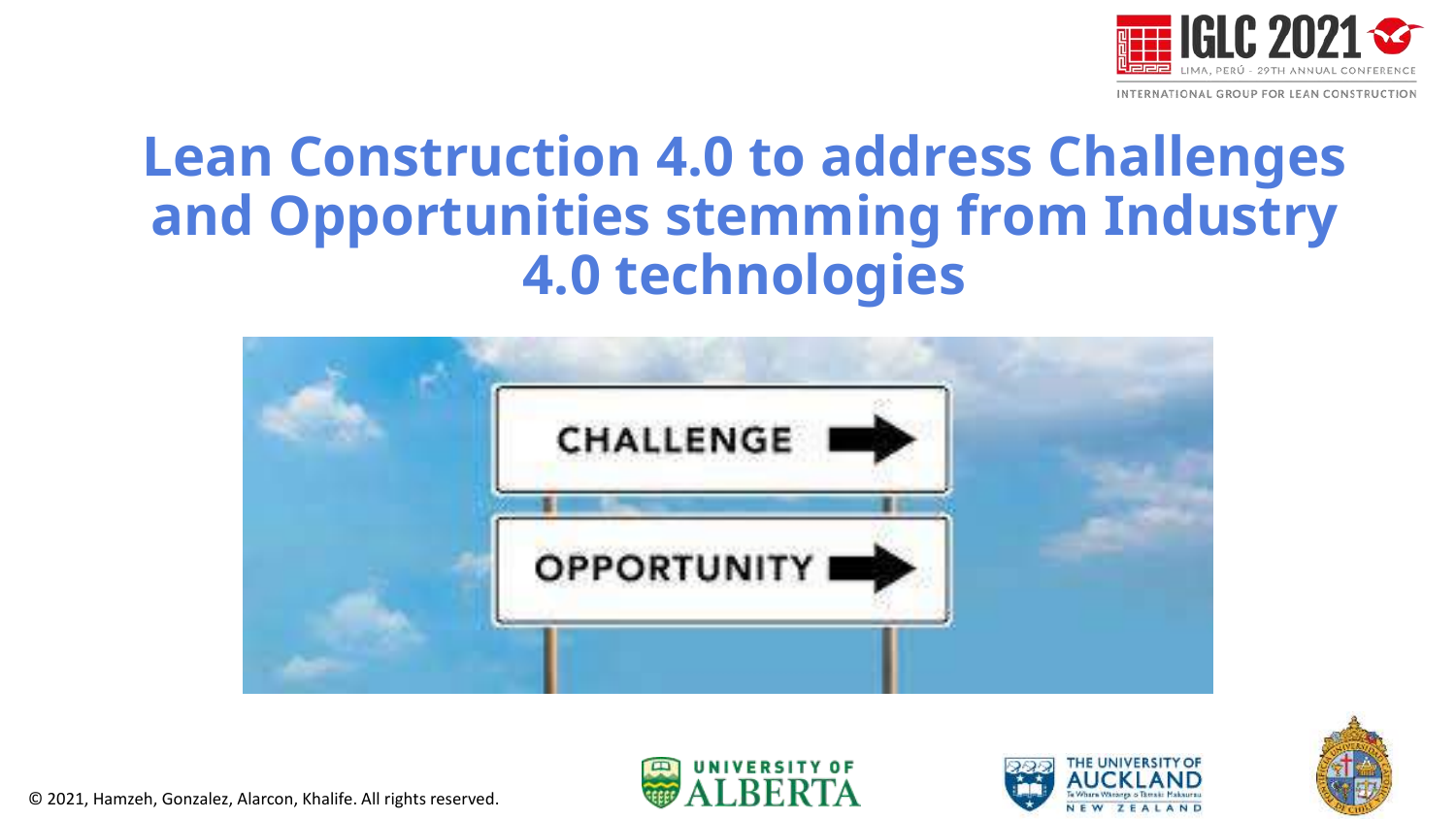## **Questions for Discussion**



- What are the **necessary adjustments** that the Lean Construction community would introduce to Lean Construction 4.0 to cater to future challenges?
- What is the **role of the people-process-technology** triad to revamp the Lean Construction research towards a Lean Construction 4.0 ideal?



Graphics from https://www.freepik.com/





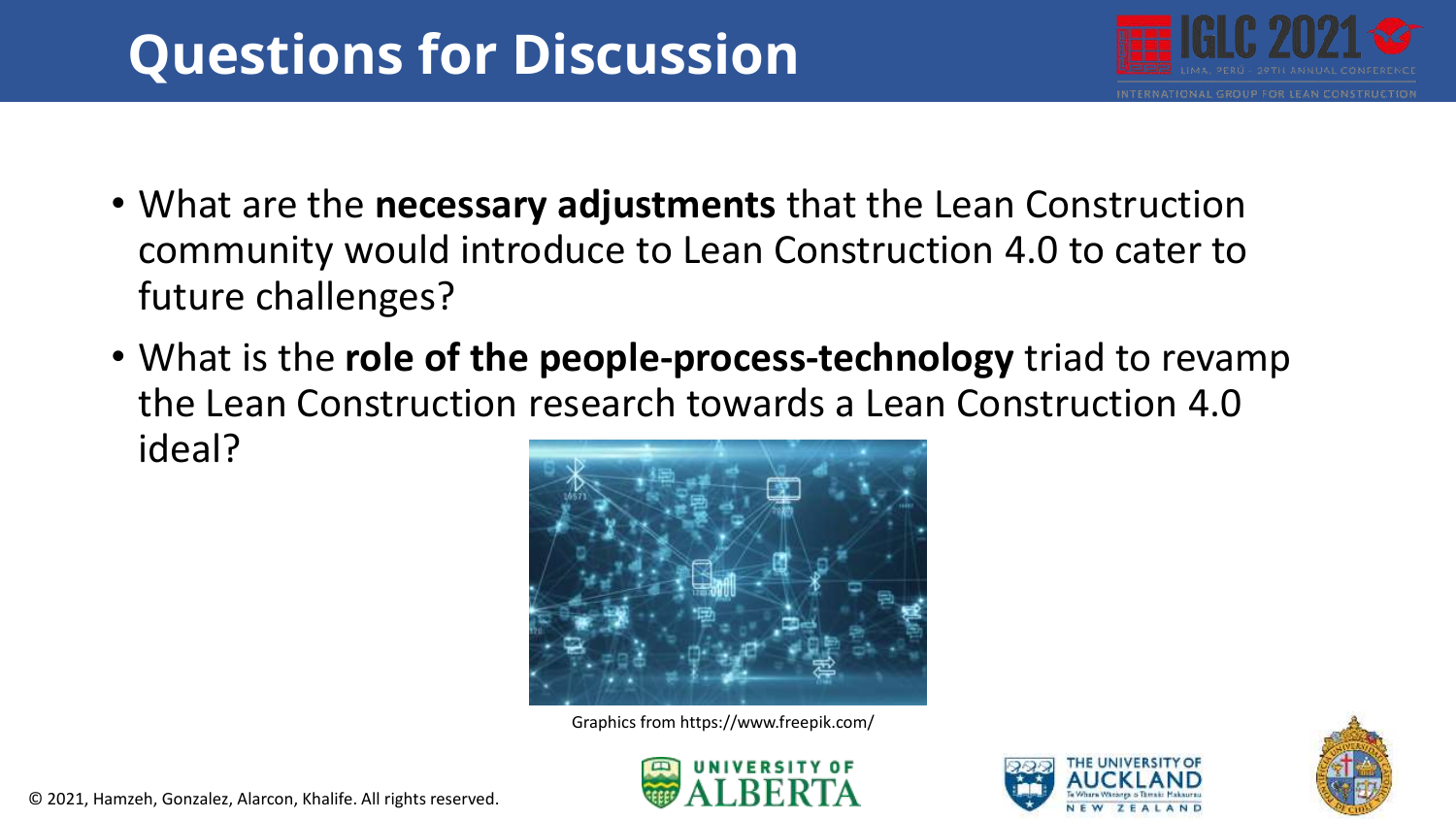## **Questions for Discussion**



- What **changes** will Industry 4.0 bring into the work of professionals in the AEC industry? What is the role of Lean Construction 4.0 in this?
- What type of **training** will be required from the future workforce to be "up to date" with Lean Construction 4.0 in terms of processes and technologies?



Graphics from https://www.freepik.com/







© 2021, Hamzeh, Gonzalez, Alarcon, Khalife. All rights reserved.